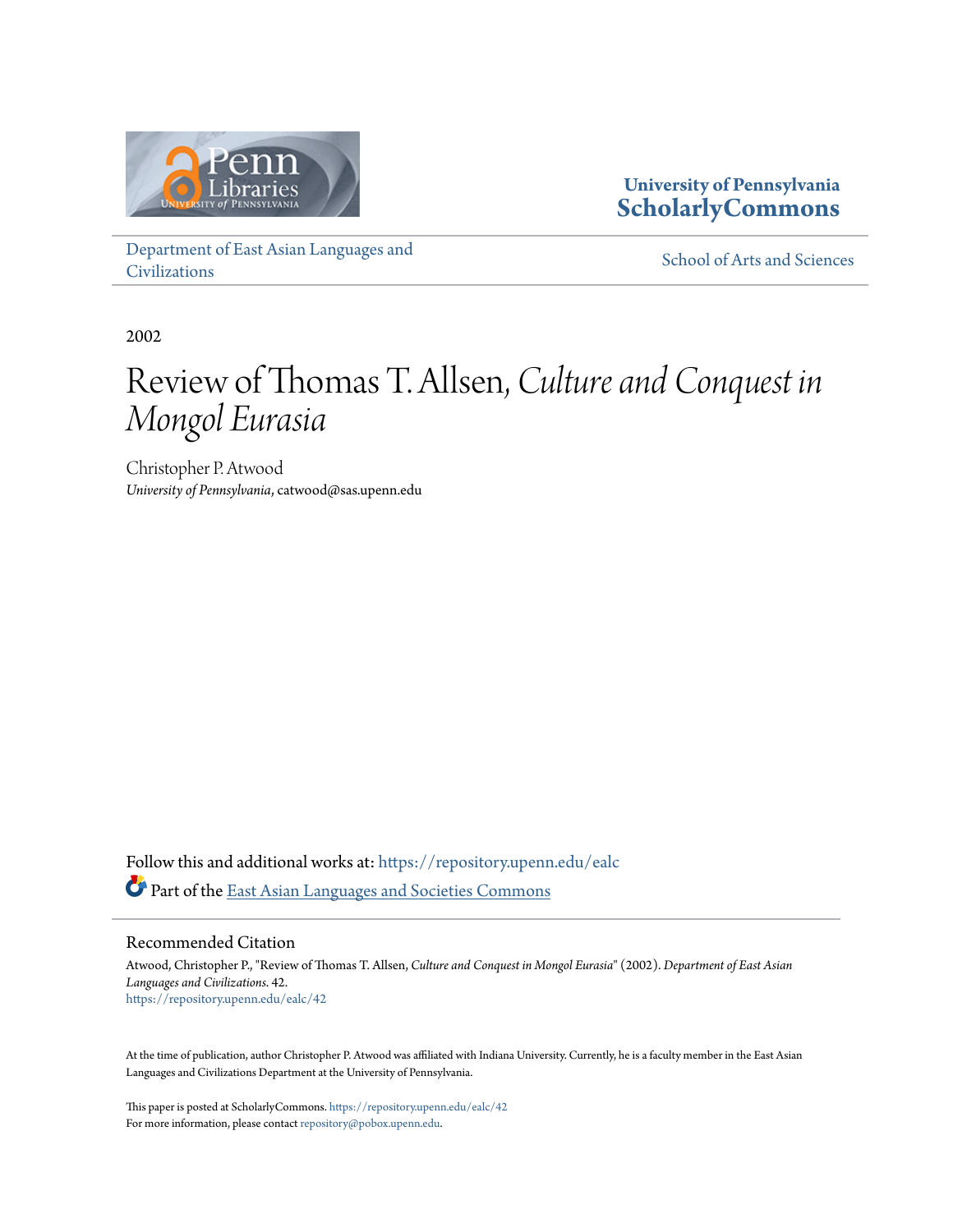## Review of Thomas T. Allsen, *Culture and Conquest in Mongol Eurasia*

#### **Disciplines**

Arts and Humanities | East Asian Languages and Societies

#### **Comments**

At the time of publication, author Christopher P. Atwood was affiliated with Indiana University. Currently, he is a faculty member in the East Asian Languages and Civilizations Department at the University of Pennsylvania.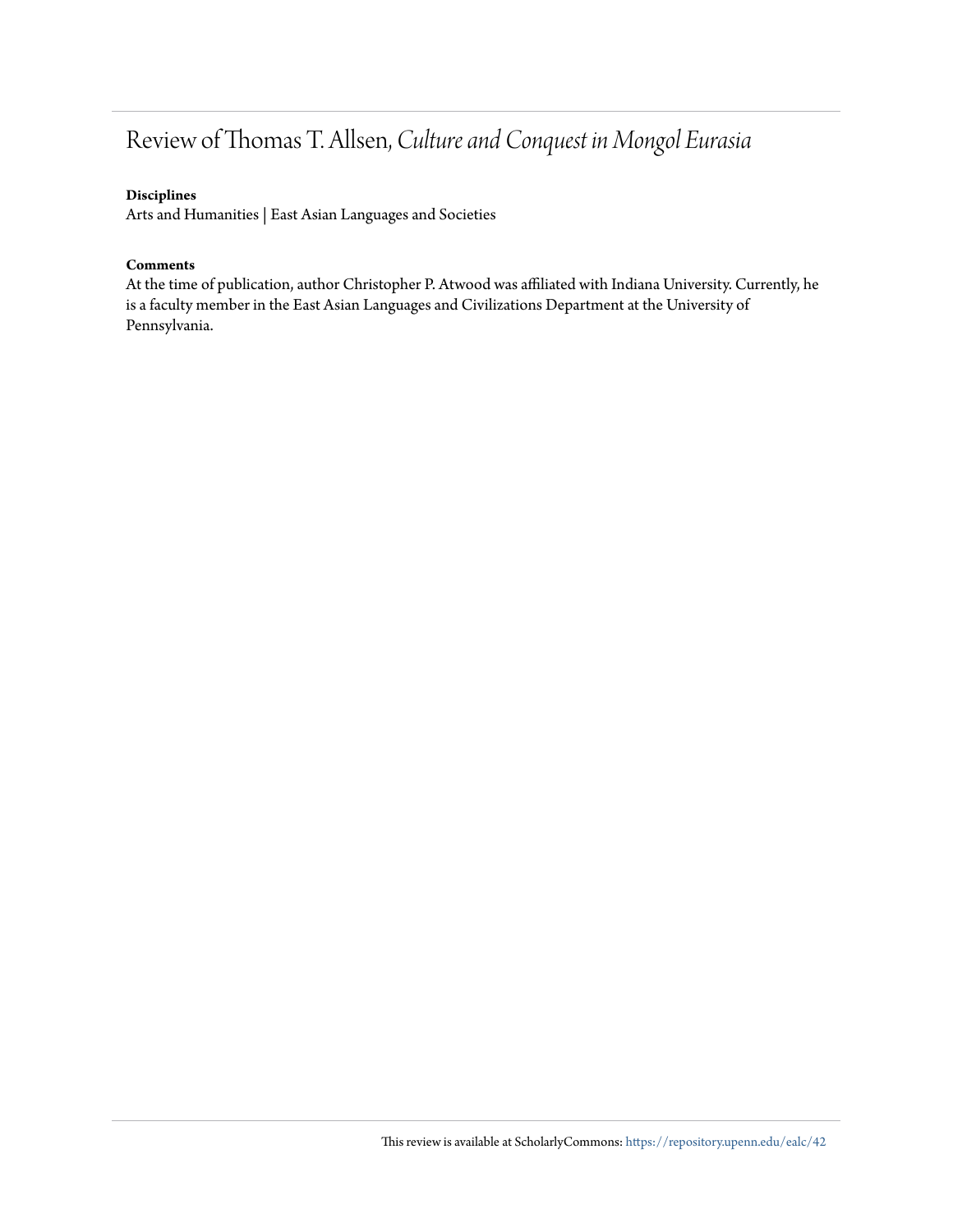

Review

Reviewed Work(s): Culture and Conquest in Mongol Eurasia. Cambridge Studies in Islamic Civilization by Thomas T. Allsen Review by: Christopher P. Atwood Source: Islamic Studies, Vol. 41, No. 1 (Spring 2002), pp. 158-161 Published by: Islamic Research Institute, International Islamic University, Islamabad Stable URL: https://www.jstor.org/stable/20837182 Accessed: 18-07-2019 18:27 UTC

JSTOR is a not-for-profit service that helps scholars, researchers, and students discover, use, and build upon a wide range of content in a trusted digital archive. We use information technology and tools to increase productivity and facilitate new forms of scholarship. For more information about JSTOR, please contact support@jstor.org.

Your use of the JSTOR archive indicates your acceptance of the Terms & Conditions of Use, available at https://about.jstor.org/terms



Islamic Research Institute, International Islamic University, Islamabad is collaborating with JSTOR to digitize, preserve and extend access to Islamic Studies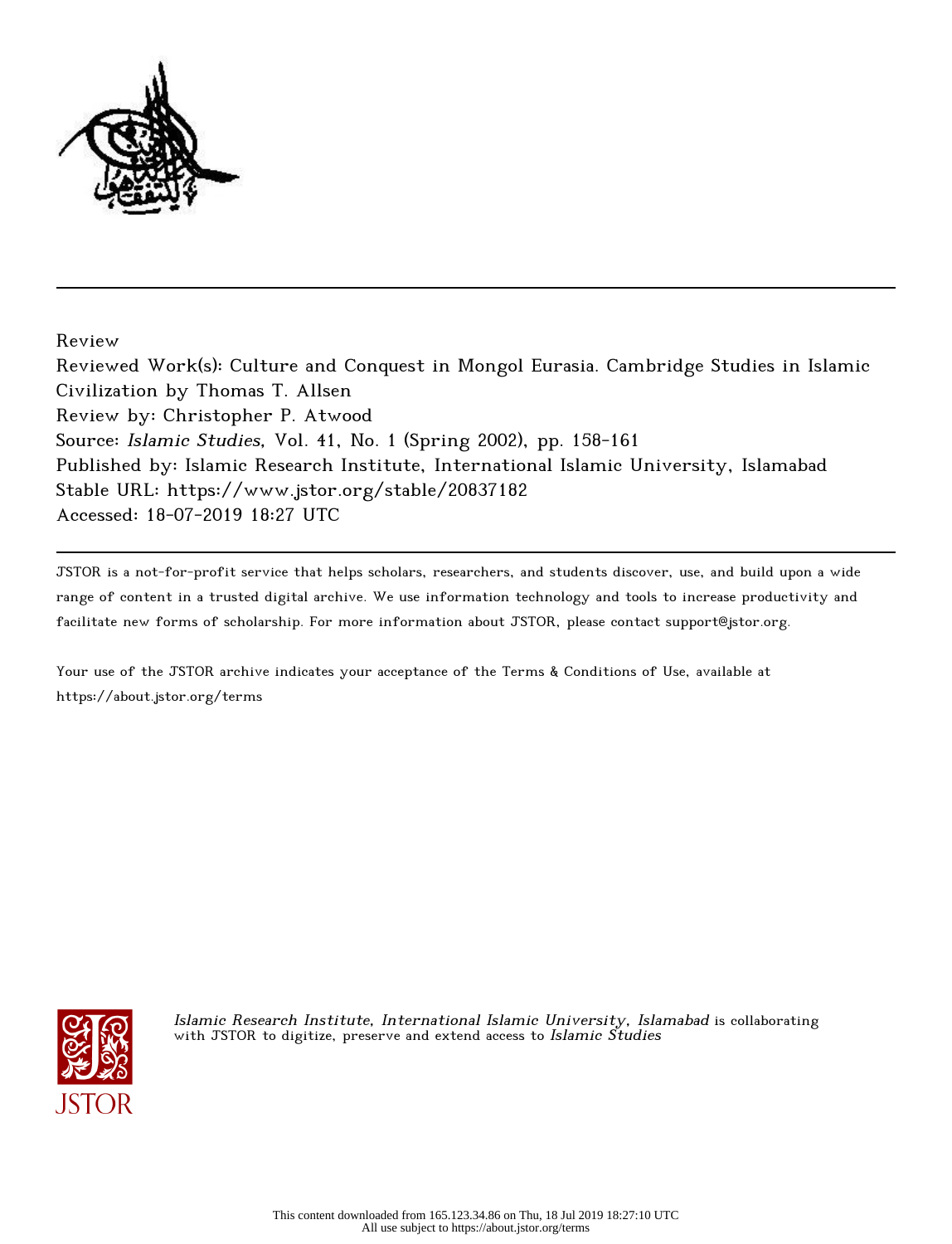In his well documented study of Australian media's coverage of Islam, H.V. Brasted shows that Islam has received a "very bad press" due to stereotypical representations of Islam as a religion associated with political turmoil, fanatical leaders, and patriarchal social organisation. The concluding chapter by Shahram Akbarzadeh explores the diverse ways of constructing Muslim identity and their implications for the future of Australian Muslims and for Australian society.

This volume makes an important contribution to our understanding and knowledge of the Muslim communities in Australia and should be of interest to anyone interested in Australian Muslims and multiculturalism. The editors have done an admirable job in assembling a very knowledgeable group of contributors. The book is, however, disappointing in one respect. It lacks a critical analytical perspective in exploring the cause of the deeply entrenched antipathies of mainstream Australia towards Islam and Muslims. These have been noted in several contributions but not discussed and analyzed anywhere.

These antipathies have surfaced in public after the "Tampa crisis" and September 11 attacks in the Unites States. One of the great historical ironies is  $\mathbf{S}$  in the United States. One of the United States. One of the great historical intervals in the great historical intervals in the great historical intervals in the great historical intervals in the great historical that one of the final acts of the Australian Farnament in  $2001$  w  $\frac{1}{1 + 1}$  are  $\frac{1}{1 + 1}$  are  $\frac{1}{1 + 1}$  are flectual argue that it reflects the  $\frac{1}{1 + 1}$  argue that it reflects the  $\frac{1}{1 + 1}$ same kind of racist anxieties which in 1901 led the first Austral to introduce the Immigration Restriction Act and laid the foundation of the foundation of a damaging racist policy which, among other things, will not only undermine Australian multiculturalism but may turn out to be especially against the asylum seekers most of whom in recent years have come from  $\frac{1}{2}$ predominantly Muslim countries of the Middle East and South Asia.

### Riaz Hassan

#### OOO

 Thomas T. Alisen. Culture and Conquest in Mongol Eurasia. Cambridge Studies in Islamic Civilization. Cambridge: Cambridge University Press, 2001. Pp. 245. Clothbound. ISBN 0 521 80335 7. Price: US \$ 59.95.

 Of all the attention-getting slogans in Central Asian tourism, none is so ubiquitous as the famed "Silk Road", to which every cultural article from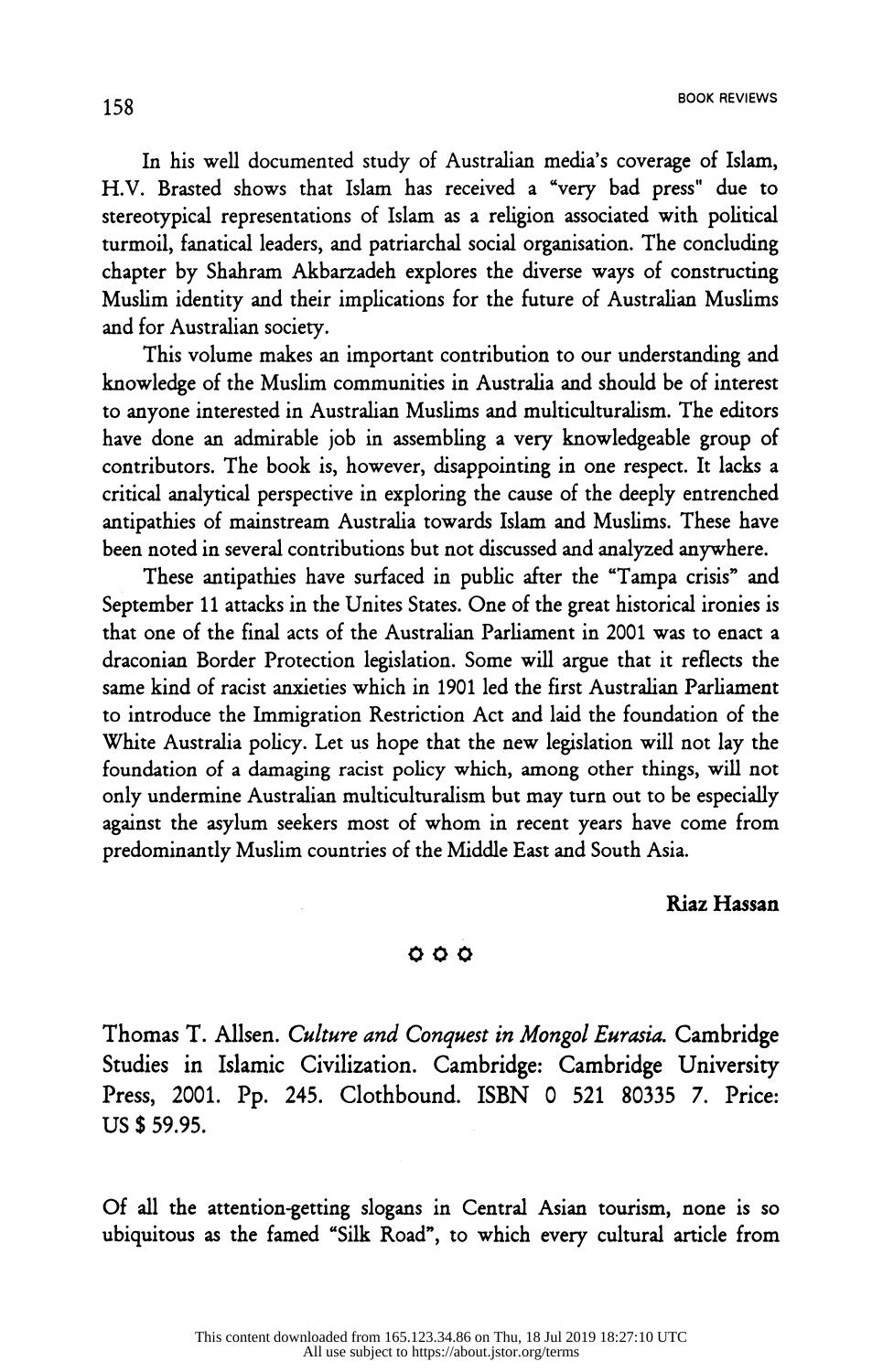Damascus to Dunhuang is nowadays instantly connected. In the "Silk Road" scheme, Inner Asian nomads and Central Asia oasis dwellers find their place as the connection between "East" and "West", between China and Europe. Marco Polo bringing pasta to Italy is another common trope, particularly for Italians, playing up the role of the great nomadic conquerors, the Mongols, in the last act in the long-running production of inter-civilizational commerce.

Culture and Conquest in Mongol Eurasia is the second essay by Thomas T. Allsen, Professor of History at the College of New Jersey, investigating the real nature and extent of cultural interchange under the Mongol empire of the thirteenth and early fourteenth centuries. His earlier study Commodity and Exchange in the Mongol Empire (1997), also published by Cambridge University Press, examined how textiles functioned as commodities of rule appropriated, promoted, and worn by the Mongol rulers of both China and Iran. Now in Culture and Conquest, Professor Allsen examines cultural exchange stimulated by the Mongols in the fields of historiography, cartography, geography, agronomy, cuisine, medicine, astronomy, and printing. He promises future volumes on language study, popular entertainments, economic thought, transfer of military technology, and craftsmanship.

In Professor Allsen's viewpoint, the primary poles of interchange promoted by the Mongols are not so much China and Europe, but rather China and Iran. Europe is plays very little part in his story, not because it was unimportant, but because it was never conquered by the Mongols and hence played only a peripheral role in the exchange Professor Allsen is investigating. Thus, despite the "Eurasia" of the title, the volume's key focus is purely Thus, despite the Eurasia" of the title, the volume's key focus within Asia. Professor Allsen's further focus on China and Iran de the fact that they shared not only Mongol rule, but more particularly rule by the Toluid sub-branch of the ruling Chinggisid family. Founded by Hülegü and Qubilai, both sons of Chinggis Khan's youngest son Tolui, Allsen argues that the Yuan dynasty in China and the Ilkhanate in Iran shared a political alliance and flourishing commercial, diplomatic, and cultural connections not  $\frac{1}{\sqrt{2}}$  and flower commercial, and connections not connect on  $\frac{1}{\sqrt{2}}$  and connections not connect on  $\frac{1}{\sqrt{2}}$  and  $\frac{1}{\sqrt{2}}$  and  $\frac{1}{\sqrt{2}}$  and  $\frac{1}{\sqrt{2}}$  and  $\frac{1}{\sqrt{2}}$  and  $\frac{1}{\sqrt{2}}$  and  $\frac{1}{\sqrt$ shared at all with the Golden Horde or the Chaghadaid branches of the

Mongol empire.<br>Professor Allsen has unusual qualifications for this task, particularly his knowledge of both classical Chinese and Persian. These two languages contain the most important sources for the Mongol empire as a whole, but have rarely been mastered by the same person. In addition, while he does not command the Mongolian language, his first book, Mongol Imperialism (1987), showed his mastery of the imperial culture of the Mongols. As a result, Professor Allsen achieves a rare balance in his treatment of the issues, not viewing China in the achieves a rare balance in his treatment of the issues, not viewing  $\frac{1}{\sqrt{2}}$ light of Iran, nor Iran in the light of China, nor viewing the Mongols simply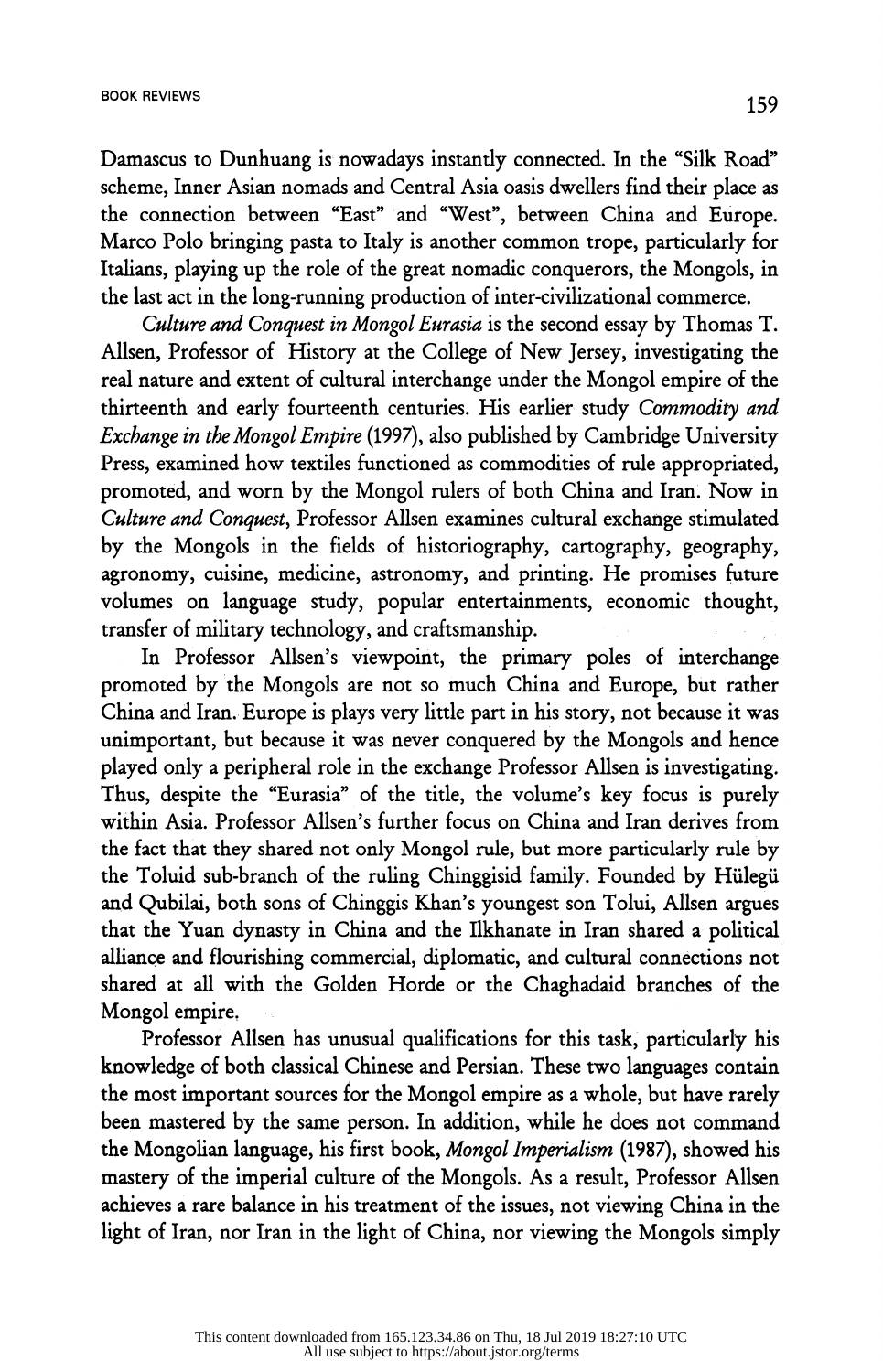as conquerors in relation to either, but balancing the point of view of all three

Even with his expertise, it would be impossible for one scholar to master fields as diverse as agronomy and historiography, medicine and printing. For much of the book, Professor Allsen serves as an expert synthesizer of existing. secondary literature on cultural and economic exchange. Presented together, the sheer range of Sino-Iranian cultural exchange promoted by the Mongols is astonishing. In all of the fields he covers, he finds important exchange going both ways. Only by putting together, for example, Rashid al-Din's adoption of Chinese historiographical methods in his Tarikh-i Mubarak-i Ghazani, and the Yuan court's promotion of sherbet in China does the multifaceted nature of Mongolian-directed cultural exchange become apparent.

Professor Allsen's most important conclusion, however, is that this cultural exchange was not simply a spontaneous result of the Mongol conquest, but a deliberately planned aspect of Mongol rule, an aspect perhaps not yet familiar to those studying China or Iran. In Part I, he offers a detailed history of Yuan-Ilkhan relations focusing on how the Mongol institutions of appanages, the preferential employment of non-natives in sensitive posts, the cosmopolitan tastes of the court, and the alliance of the two Toluid states against the Chaghadai and Golden Horde khanates all stimulated a direct Mongol promotion of cultural exchange. Thus, to take the example of sherbet, the Mongols did not merely allow Iranians to introduce sherbet into China, rather Qubilai's court in China employed a Samarqandi Christian Mar Sargis as official sherbet-maker (sherbetchi) and ordered West Asian lemon breeds planted in Canton for the first time to ensure the finest ingredients. While listing a great number of agents of this exchange, Professor Allsen focuses on Bolad Aqa and Rashid al-Din, a Mongol and a Persian, as the key impresarios.  $\mathbb{R}$  and  $\mathbb{R}$  and  $\mathbb{R}$  and  $\mathbb{R}$  are key impressed and a Persian, as the key impression  $\mathbb{R}$  and  $\mathbb{R}$  and  $\mathbb{R}$  and  $\mathbb{R}$  and  $\mathbb{R}$  and  $\mathbb{R}$  and  $\mathbb{R}$  and  $\mathbb{R}$  and  $\mathbb{R}$  and

Professor Allsen's work is not without its minor flaws. In his discussion of historiography, comparison of the *Sheng-wu ch'in-cheng lu* with Rashid al-<br>Din's history of Chinggis Khan, I think, enables us to go rather further than Paul Pelliot's cautious comment and state flatly that the two are for long passages simply the same text, viz. Sarman's 1287 Mongolian "Veritable Records", translated into Chinese and Persian respectively. While he focuses on Bolad Aqa and Rashid al-Din, the role of the khans themselves, particularly Qubilai and the more powerful Ilkhans, such as Hülegü, Ghazan Khan, and Sultan Öljeitü seems somewhat slighted. In all of these cases, we have enough evidence of their direct interest in cultural exchange to begin making more definite conclusions about the Mongol khans' active patronage of cultural exchange. It is also unfortunate that Professor Allsen seems to have no exchange. It is also unfortunate that Professor Alisen seems to have no intention of exploring the strong influence of Chinese art on the Persian